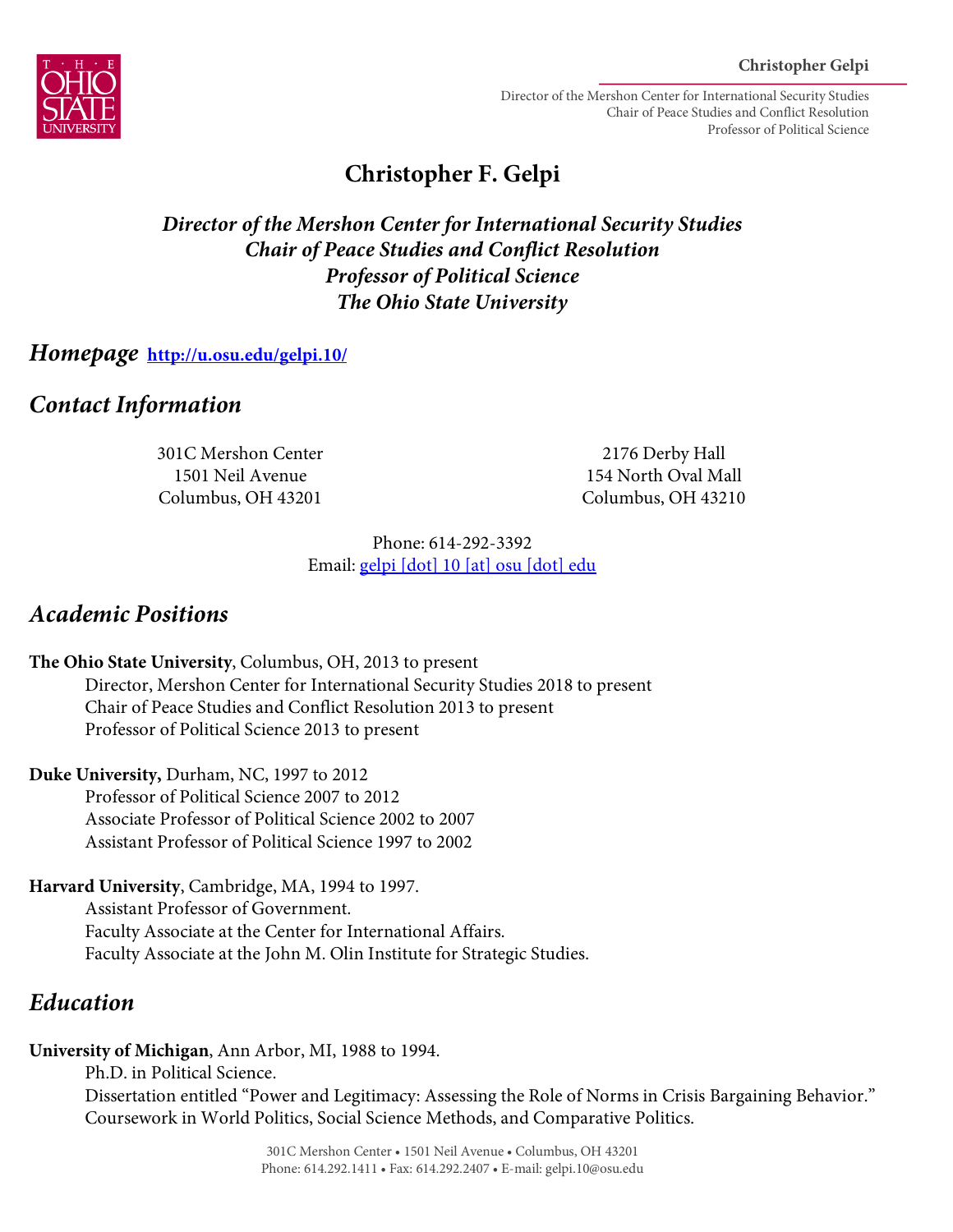#### **Stanford University**, Stanford, CA, 1984 to 1988.

A.B. in Political Science.

Honors thesis entitled "Defining Détente: the Stumbling Block of the Soviet-American Relationship." Coursework in Soviet and American Foreign Policy, International Relations Theory, Security Studies, and Soviet History.

**University of California, Berkeley**, Berkeley, CA, 1987.

Summer program in Russian language.

### *Peer Reviewed Publications*

#### *Books*

- Christopher Gelpi, Peter Feaver and Jason Reifler. 2009. **Paying the Human Costs of War: American Public Opinion and Casualties in Military Conflicts**. (Princeton: Princeton University Press). *Outstanding Academic Title for 2009 – Choice Magazine*
- Peter Feaver and Christopher Gelpi. 2004. **Choosing Your Battles: American Civil-Military Relations and the Use of Force**. (Princeton: Princeton University Press).
- Christopher Gelpi. 2002. **The Power of Legitimacy: The Role of Norms in Crisis Bargaining.** (Princeton: Princeton University Press).

#### *Articles*

- Christopher Gelpi and Nazli Avdan. 2018. "Democracies at Risk? A Forecasting Analysis of Regime Type and the Risk of Terrorist Attack." **Conflict Management and Peace Science** January 2018.
- Christopher Gelpi. 2017. "Democracies in Conflict: The Role of Public Opinion, Political Parties, and the Press in Shaping Security Policy." **Journal of Conflict Resolution** October 2017.
- Christopher Gelpi. 2017. "The Surprising Robustness of Surprising Events: A Response to a Critique of 'Performing on Cue'." **Journal of Conflict Resolution** September 2017.
- Libby Jenke and Christopher Gelpi. 2017. "Theme and Variations: Historical Contingencies in the Causal Model of Inter-State Conflict." **Journal of Conflict Resolution**. January 2017.
- Nazli Avdan and Christopher Gelpi. 2016. "Do Good Fences Make Good Neighbors? State Border Characteristics and the Transnational Flow of Terrorist Violence." **International Studies Quarterly** January 2017.
- Scott Sigmund Gartner and Christopher Gelpi. 2016. "The Affect and Effect of Images of Success and Failure in War on Public Opinion." **International Interactions**. January 2016.
- Christopher Gelpi and Joseph Grieco. 2015. "Competency Costs in Foreign Affairs: Presidential Performance in International Conflicts and Domestic Legislative Success, 1952-2001." **American Journal of Political Science**. April 2015.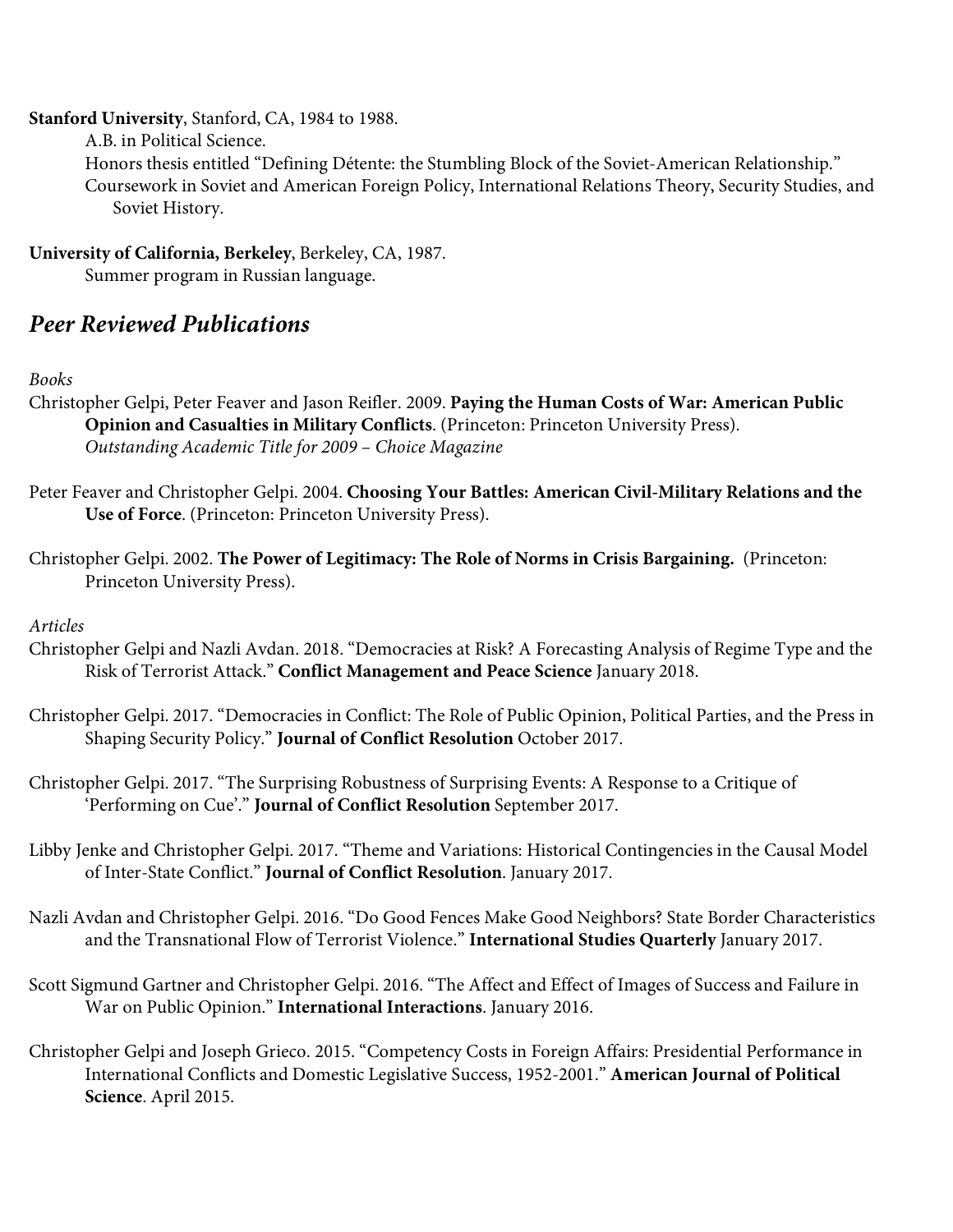- Christopher Gelpi, Laura Roselle, and Brooke Barnett. 2013. "Polarizing Patriots: Divergent Responses to Patriotic Imagery in News Coverage of Terrorism." **American Behavioral Scientist***.* January 2013.
- Joseph Grieco, Christopher Gelpi, Jason Reifler, and Peter Feaver. 2011. "Let's Get a Second Opinion: International Institutions and American Public Support for War." **International Studies Quarterly**. June 2011.
- Christopher Gelpi. 2010. "Performing on Cue? The Formation of Public Opinion Toward War." **Journal of Conflict Resolution**. February 2010.
- Joseph Grieco, Christopher Gelpi and Camber Warren. 2009. "When Preferences and Commitments Collide: The Effect of Relative Partisan Shifts on International Treaty Compliance." **International Organization**. April 2009.
- Christopher Gelpi and Joseph Grieco. 2008. "Democracy, Trade and the Nature of the Liberal Peace." **Journal of Peace Research**. Winter 2008.
- Christopher Gelpi and Jason Reifler. 2007. "Success Still Matters: A Reply to Berinsky and Druckman." **Public Opinion Quarterly**. Fall 2007.
- Christopher Gelpi, Jason Reifler, and Peter Feaver. 2007. "Iraq the Vote: Retrospective and Prospective Foreign Policy Judgments on Candidate Choice and Casualty Tolerance." **Political Behavior**. Summer 2007.
- Christopher Gelpi and Jason Reifler. 2006. "Casualties, Polls, and the Iraq War." **International Security**. Fall 2006.
- John Aldrich, Christopher Gelpi, Peter Feaver, Jason Reifler, and Kristin Thompson Sharp. 2006. "Foreign Policy and the Electoral Connection." **Annual Review of Political Science.** June 2006.
- Christopher Gelpi. 2006. "How Many Casualties Will Americans Tolerate?" **Foreign Affairs**. January/February 2006.
- Peter Feaver, Christopher Gelpi, and Lindsay Cohn. 2006. "American Civil-Military Relations and the Use of Force." In Karsten (ed.) **Encyclopedia of War and American Society**. (London: Sage Publications).
- Christopher Gelpi, Peter Feaver and Jason Reifler. 2005/2006. "Success Matters: Casualty Sensitivity and the War in Iraq." **International Security.** Winter 2005/2006.
- Scott Demarchi, Christopher Gelpi, and Jeffrey Grynaviski. 2004. "Untangling Neural Nets." **American Political Science Review**. June 2004.
- Christopher Gelpi and Joseph Grieco. 2003. "Conceptualizing the Liberal Peace." In Mansfield and Pollins (eds.) **Economic Interdependence and International Conflict** (Ann Arbor: University of Michigan Press).
- Christopher Gelpi and Peter D. Feaver. 2002. "Speak Softly and Carry a Big Stick? Veterans in the Political Elite and the American Use of Force." **American Political Science Review**. December 2002.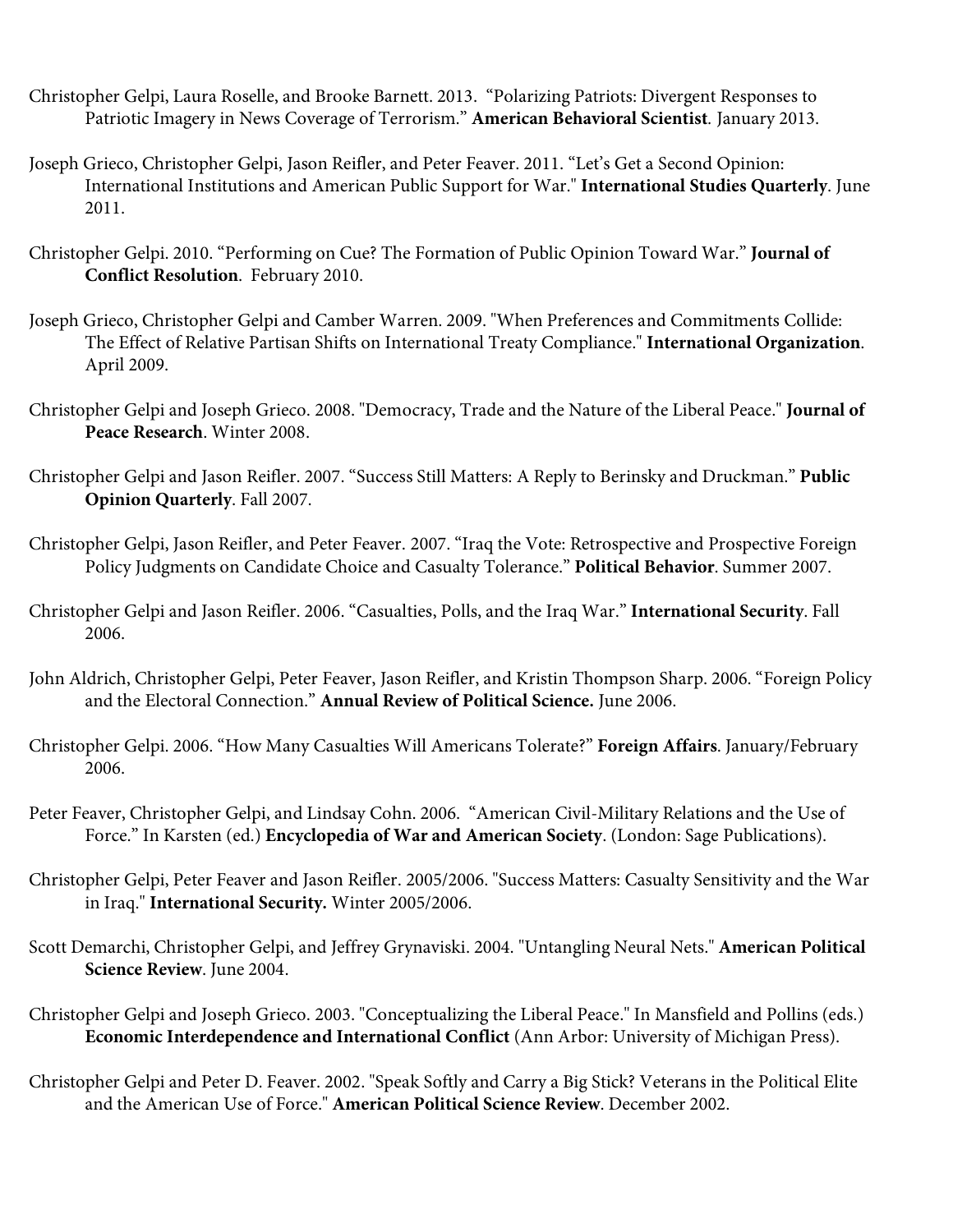- Christopher Gelpi and Joseph Grieco. 2001. "Attracting Trouble: Democracy, Leadership Tenure and the Targeting of Militarized Challenges, 1816-1992." **Journal of Conflict Resolution.** December 2001.
- Christopher Gelpi and Michael Griesdorf. 2001. "Winners or Losers? Democracies in International Crisis." **American Political Science Review**. September 2001.
- Christopher Gelpi. 1999. "Alliances as Instruments of Intra-Allied Control." In Keohane, Haftendorn and Wallander, eds., **Imperfect Unions: Security Institutions in International Politics.** (New York: Oxford University Press).
- Christopher Gelpi. 1997. "Crime and Punishment: The Role of Norms in Crisis Bargaining." **American Political Science Review**. June 1997.
- Christopher Gelpi. 1997. "Democratic Diversions: Governmental Structure and the Externalization of Domestic Conflict." **Journal of Conflict Resolution**. April 1997.
- David Rousseau, Christopher Gelpi, Dan Reiter, and Paul Huth. 1996. "Assessing the Dyadic Nature of the Democratic Peace, 1918-1988." **American Political Science Review**. September 1996
- Christopher Gelpi. 1995. "Crime and Punishment: The Role of Norms in Crisis Bargaining." **Center for International Affairs at Harvard University**. Working Paper 95-13.
- Christopher Gelpi. 1994. "Power and Legitimacy: Assessing the Role of Norms in Crisis Bargaining Behavior." Ph.D. Dissertation, Ann Arbor, MI: University Microforms.
- Paul Huth, Christopher Gelpi, and D. Scott Bennett. 1993. "The Escalation of Great Power Militarized Disputes: Testing Rational Deterrence Theory and Structural Realism." **American Political Science Review**. September 1993.
- Paul Huth, D. Scott Bennett, and Christopher Gelpi. 1992. "Systemic Uncertainty, Risk-Propensity, and International Conflict Among the Great Powers," **Journal of Conflict Resolution**. September 1992.

## *Conference Papers and Manuscripts in Progress*

- Christopher Gelpi and Elias Assaf. 2018 "Politics Trumps Policy: The Role of Foreign Policy Attitudes in the 2016 Presidential Election." *Revise and Resubmit from Electoral Studies*
- Andrew Rosenberg, William Minozzi, Elias Assaf, and Christopher Gelpi. 2018. "Man, the State, and War: An Experimental Approach." Paper prepared for the International Studies Association Annual Meeting. San Franscisco CA, April 2018.
- Christopher Gelpi and Elias Assaf. 2018. "Trump's Taboos: Elite Rhetoric and the Normative Foundations of American Grand Strategy." Paper prepared for the American Political Science Association Annual Meeting. San Francisco, CA, September 2017. *Currently Under Review*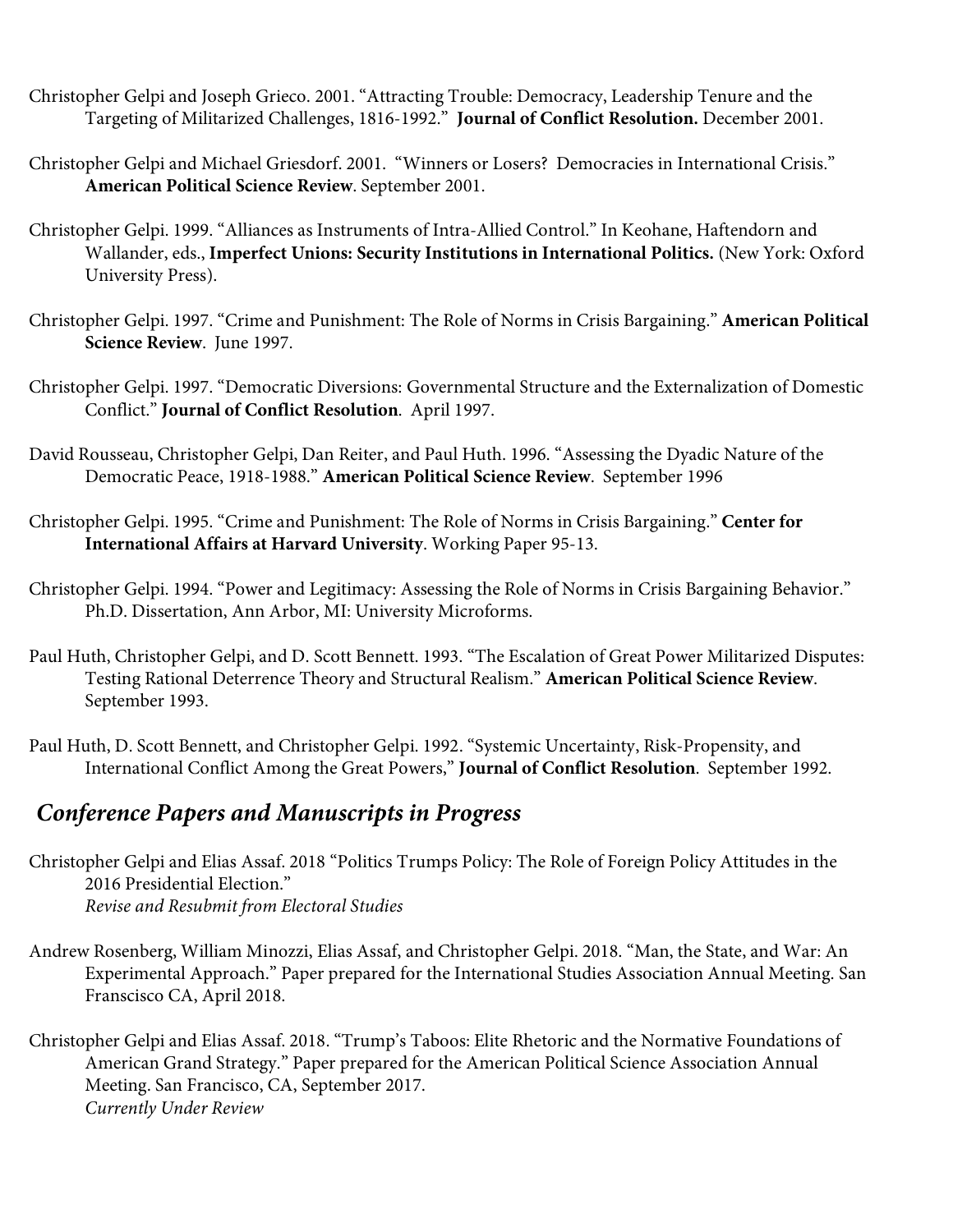- Daniel Silverman, Daniel Kent, and Christopher Gelpi. 2018. "Public Fears of Terrorism, Partisan Rhetoric, and the Foundations of American Interventionism." Paper prepared for the American Political Science Association Annual Meeting, Boston, MA, September 2018.
- Christopher Gelpi, Joseph Grieco, Benjamin Radford, and Stephen Morgan. 2018. "Varieties of Authoritarianism and Peace through Trade, 1950-1999." *Currently Under Review*
- Christopher Gelpi, Kara Hooser, and Kristine Kay. 2018. "Opting Out in 2012: Military Casualties, Vote Choice, and Voter Turnout in Obama's Bid for Reelection."
- Christopher Gelpi. 2011. "News from the Frontlines: An Experimental Study of Foreign Policy Issues and Presidential Vote Choice."
- Christopher Gelpi. 2010. "Preaching to the Choir? Cable News and the Polarization of American Foreign Policy Views." Paper presented at the International Studies Association Conference, New Orleans, LA.
- Christopher Gelpi. 2010. "The Two-Front Homefront: Public Attitudes Toward Afghanistan in the Shadow of Iraq." Paper presented at the International Studies Association Conference, New Orleans, LA.

### *Other Publications*

- Christopher Gelpi. 2018. "Public Opinion and Conflict" in Dan Reiter ed. **Understanding War and Peace**. Available at https://www.understandingwarandpeace.com
- Christopher Gelpi. 2017. "War and Democratic Constraint: How the Public Influences Foreign Policy" (book review). **H-Diplo | International Security Studies Forum Roundtable**, Volume IX, No. 18 (2017).
- Christopher Gelpi and Elias Assaf. 2017. "Donald Trump Wants to Change US Nuclear Policy. Most Americans Aren't Persuaded. **The Monkey Cage** (February 10, 2017.) https://www.washingtonpost.com/news/monkey-cage/wp/2017/02/10/donald-trump-wants-to-change-us-nuclear-policy-most-americans-arent-persuaded/?utm\_term=.58f7db4a24cd
- Christopher Gelpi and Elias Assaf. 2017. "Party Trumped Policy in 2016." **Duck of Minerva** (January 30, 2017). http://duckofminerva.com/2017/01/party-trumped-policy-in-2016.html
- Christopher Gelpi. 2016. "Constructive Illusions: Misperceiving the Origins of International Cooperation." By Grynaviski Eric. Ithaca, NY: Cornell University Press. 2014. 224p. \$34.95." **Perspectives on Politics** 14.4 (2016): 1265-1266.
- Christopher Gelpi. 2016. "Retired Generals Are People Too!" **Duck of Minerva** (August 9, 2016). http://duckofminerva.com/2016/08/retired-generals-are-people-too.html
- Christopher Gelpi. 2014 "Caveat Consuasor!" **Political Violence @ A Glance** (March 20, 2014). http://politicalviolenceataglance.org/2014/03/20/caveat-consuasor/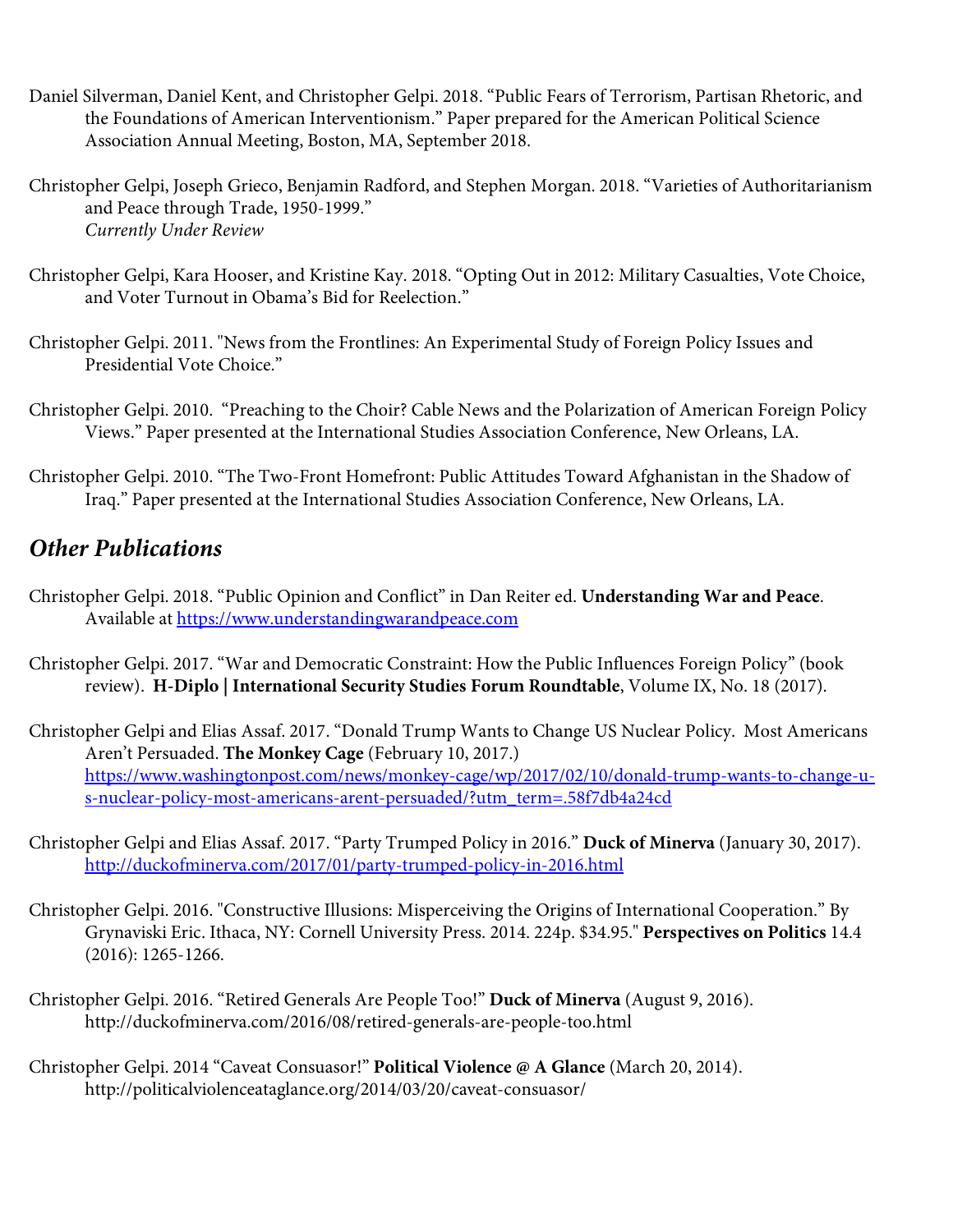- Peter D. Feaver and Christopher Gelpi. 2013. "Hagel and the Veteran Effect: Service Tempers Views on the Use of Force." **TheDailyBeast.com** (February 12, 2013).
- Christopher Gelpi. 2012. "How We Fight: Crusades, Quagmires and the American Way of War" (book review). **H-Diplo | International Security Studies Forum Roundtable**, Volume III, No. 9 (2012).
- Peter D. Feaver and Christopher Gelpi. 2012. "American Veterans in Government and the Use of Force." In **The Domestic Sources of American Foreign Policy.** James McCormick (ed.). (New York: Rowan and Littlefield).
- Christopher Gelpi, Jason Riefler, and Peter D. Feaver. "Photographs of Military Caskets Might Not Increase War Opposition." Editorial column in the **Seattle Times** (and syndicated), February 27, 2009.
- Christopher Gelpi. 2008. "Fading in the Public Mind, Iraq Could Still Decide the Race." Editorial Column in the **Newark Star-Ledger** (and syndicated), May 26, 2008.
- Christopher Gelpi and Jason Reifler. 2005. "It's the Reality in Iraq that Counts For Public Action Means More Than Right Words." Editorial Column in the **Newark Star-Ledger** (and syndicated), December 12, 2005.
- Michael Newcity and Christopher Gelpi. 2004. "Bush Has Liberals Longing for Nixon." Editorial Column in the **Durham Herald-Sun**, December 5, 2004.
- Christopher Gelpi and Peter Feaver. 2004. "Iraq Messages Need Honing." Editorial column in **Newsday**, September 23, 2004.
- Christopher Gelpi. 2003. "Here's Why Bush's Reasons Don't Add Up." Editorial column in the **Charlotte Observer**, January 31, 2003.
- Christopher Gelpi. 2002. "In Danger of Mistaking the Threat." Editorial column in the **Raleigh News and Observer**, September 17, 2002.
- Christopher Gelpi. 2001. "We'll Accept Battle Deaths in a Winning Effort." Editorial column in the **Raleigh News and Observer**, September 26, 2001.
- Peter Feaver and Christopher Gelpi. 1999. "A Look At...Casualty Aversion. How Many Deaths are Acceptable? A Surprising Answer". Editorial essay in the **Washington Post**, November 7, 1999.
- Christopher Gelpi. 1999. "Remember What Worked." Editorial column in the **Raleigh News and Observer**, June 11, 1999.
- Christopher Gelpi. 1999 "Kosovo: Air War Won't Do It." Editorial column in the **Raleigh News and Observer**, April 9, 1999.
- Christopher Gelpi. 1998. "Deplorable Behavior Not Impeachable." Editorial column in the **Durham Herald-Sun**. December 16, 1998.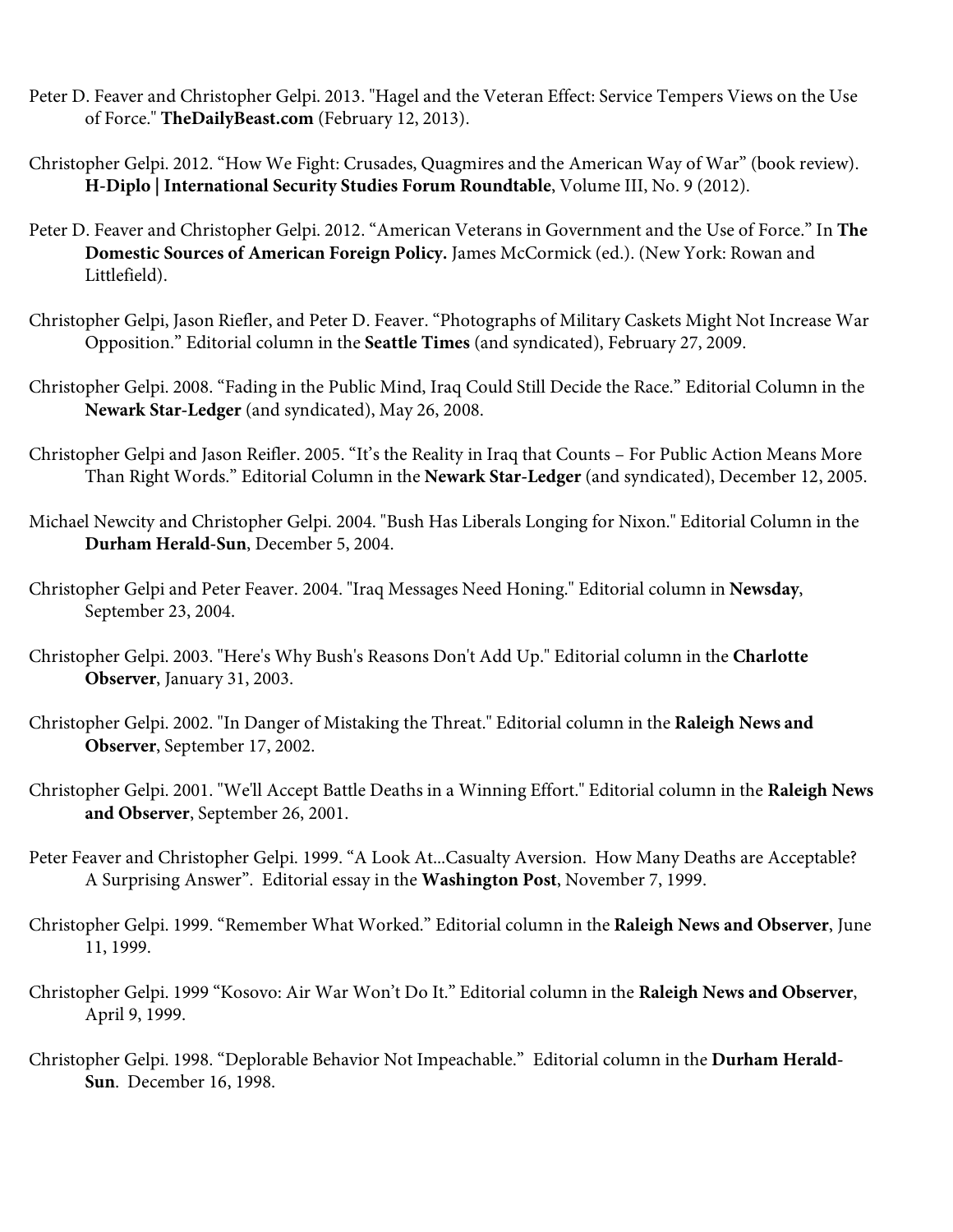- Christopher Gelpi. 1998. "To Rein in Saddam, Lift Sanctions on Iraq." Editorial column in the **Raleigh News and Observer**. November 17, 1998.
- Christopher Gelpi. 1998. "Bringing Stability to South Asia." Editorial column in the **Raleigh News and Observer**. June 4, 1998.

Christopher Gelpi. 1997. "The Art of Bargaining." (book review) **Political Science Quarterly**, Summer, 1997.

#### *Awards and Distinctions*

- Co-Principal Investigator (with Daniel Silverman and Daniel Kent) for 2018 **Time-Sharing Experiments for the Social Sciences (TESS)** grant for "Public Fears of Terrorism, Partisan Rhetoric, and the Foundations of American Interventionism."
- Decision Sciences Collaborative Research Forum, The Ohio State University. **Best Research Abstract** of 2017 (with Elias Assaf) for "Trump's Taboos: The Effect of Taking Taboo Policy Positions During The 2016 Presidential Election."
- Co-Principal Investigator (with Austin Knuppe) for **Decision Sciences Collaborative Grant** in 2016 for Local Partners for Local Problems: When Does Foreign Security Assistance Undermine Civilian Support?"
- Co-Principal Investigator (with Elias Assaf) for **Behavioral Decision Making Grant** in 2015 for "Personality, Partisanship, and the Consumption of Mass Media."
- Co-Principal Investigator (with John Carlarne) for **Mershon Research Grant** in 2014 for "Training to Talk Peace: An Experimental Analysis of Non-Violent Communication Workshops."
- Co- Principal Investigator (with Joshua Wu) for **Behavioral Decision Making Grant** in 2013 for "The Crossover Partisan Power of Religious Rhetoric during Foreign Policy Crises."
- **Outstanding Academic Title** in 2009 for **Paying the Human Costs of War** from **Choice Magazine**, the official publication of the Association for College and Research Libraries.
- Principal Investigator for **National Science Foundation Award.** Grant # 0819038 for 2008-2009**. "**Performing on Cue? The Formation of American Public Attitudes Toward War."
- Recipient of the 2006 **Karl Deutsch Award** from the **International Studies Association** for the body of work representing the most significant contribution to the study of International Relations and Peace Research by a scholar under 40 years of age.
- Co-Director of the "Human Costs of War" section of "Wielding American Power: Managing Interventions After September 11th" project. Funded by the **Carnegie Foundation** and the **National Science Foundation**. (Grant PI's: Peter Feaver and Bruce Jentleson).
- Co-Direction of the "Use of Force" section of "Bridging the Gap: Assuring Military Effectiveness When Military Culture Diverges from Civilian Society. Funded by the **Smith-Richardson Foundation**. (Grant PI's Peter Feaver and Richard Kohn).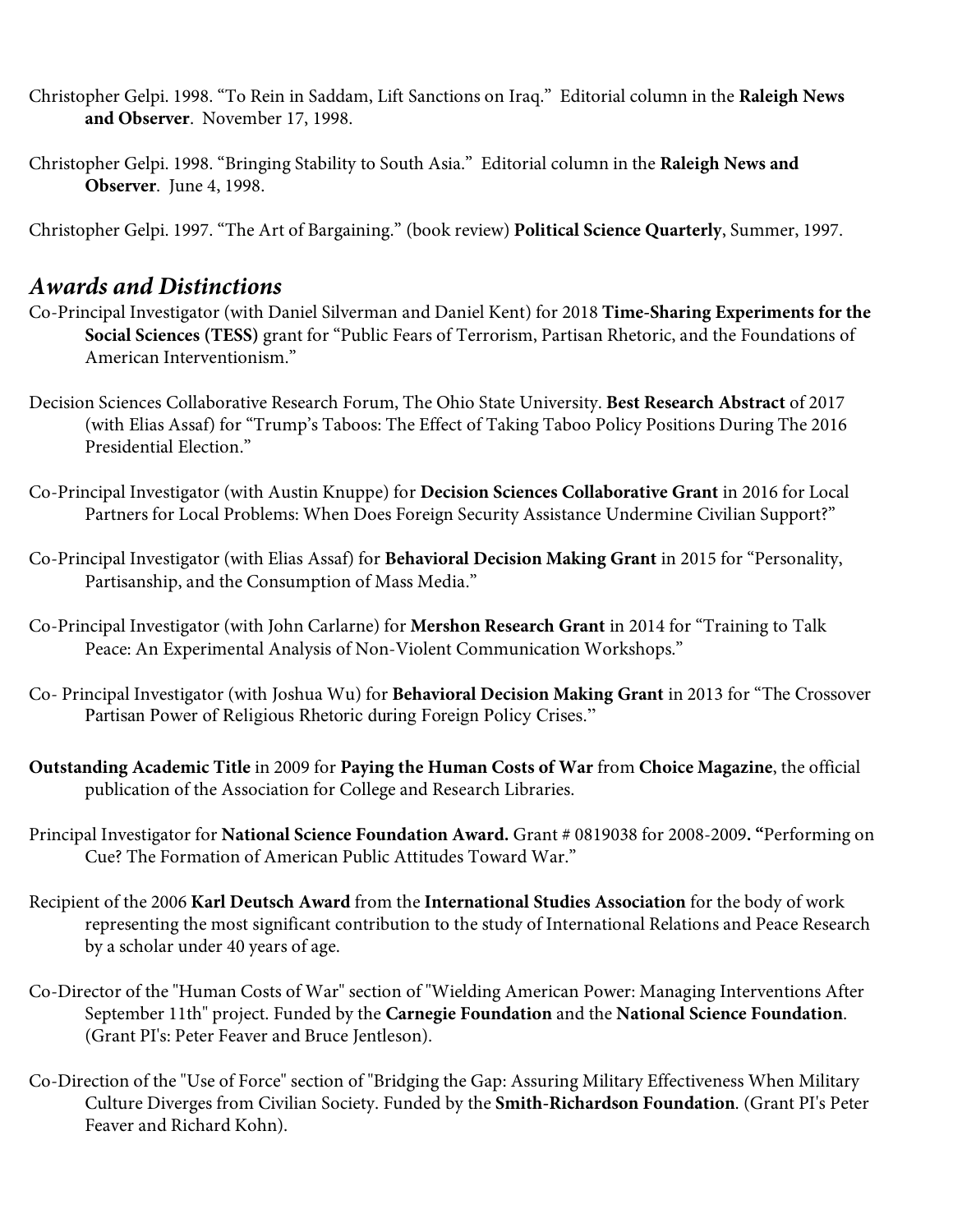Recipient of a research grant from the **Arts and Sciences Research Council**, Duke University. Summer 1998.

Recipient of a **Ford Foundation Grant** for Curricular Innovation, Fall 1997.

- Recipient of **Junior Faculty Research Grant**, Center for International Affairs, Harvard University, Summer 1996.
- **Horace H. Rackham Dissertation Fellowship**, University of Michigan, Spring 1994.

Recipient of **Departmental Teaching Award**, University of Michigan, January 1993.

Passed Qualifying Exams in World Politics and Social Science Research Methods with **Honors**, October 1990 and August 1991.

**University Regents' Fellowship**, University of Michigan, 1988-1990.

**MacArthur Foundation Fellowship**, Center for International Peace and Security at the University of Michigan, 1988-1990.

Graduated from Stanford University with **Honors and Distinction**, June 1988

### *Courses Taught*

#### **The Ohio State University**

Political Science 4315: International Security and the Causes of War Political Science 6194: Contemporary International Problems Political Science 7300: International Relations Theory Political Science 7320: Foreign Policy Decision Making

#### **Duke University**

Political Science 49s: International Crisis Bargaining Political Science 102: Introduction to Political Inquiry Political Science 142: War and Peace Political Science 200D: Public Opinion and American Foreign Policy Political Science 201: The Foreign Policy of Democratic States Political Science 208s: Theories of International Conflict Political Science 233: Intermediate Statistical Methods Political Science 299: Practical Analysis in Political Science Political Science 309: International Relations Field Seminar Political Science 330: Designing Political Research Political Science 398: Empirical Methods in International Relations

### *Ph.D. Dissertation Advisees*

*Completed:* Austin Knuppe, *Utah State University*, (Chair) Andrew Rosenberg, *University of Flordia*, (Co-Chair) John Raines, *IHS Markit Risk Analysis*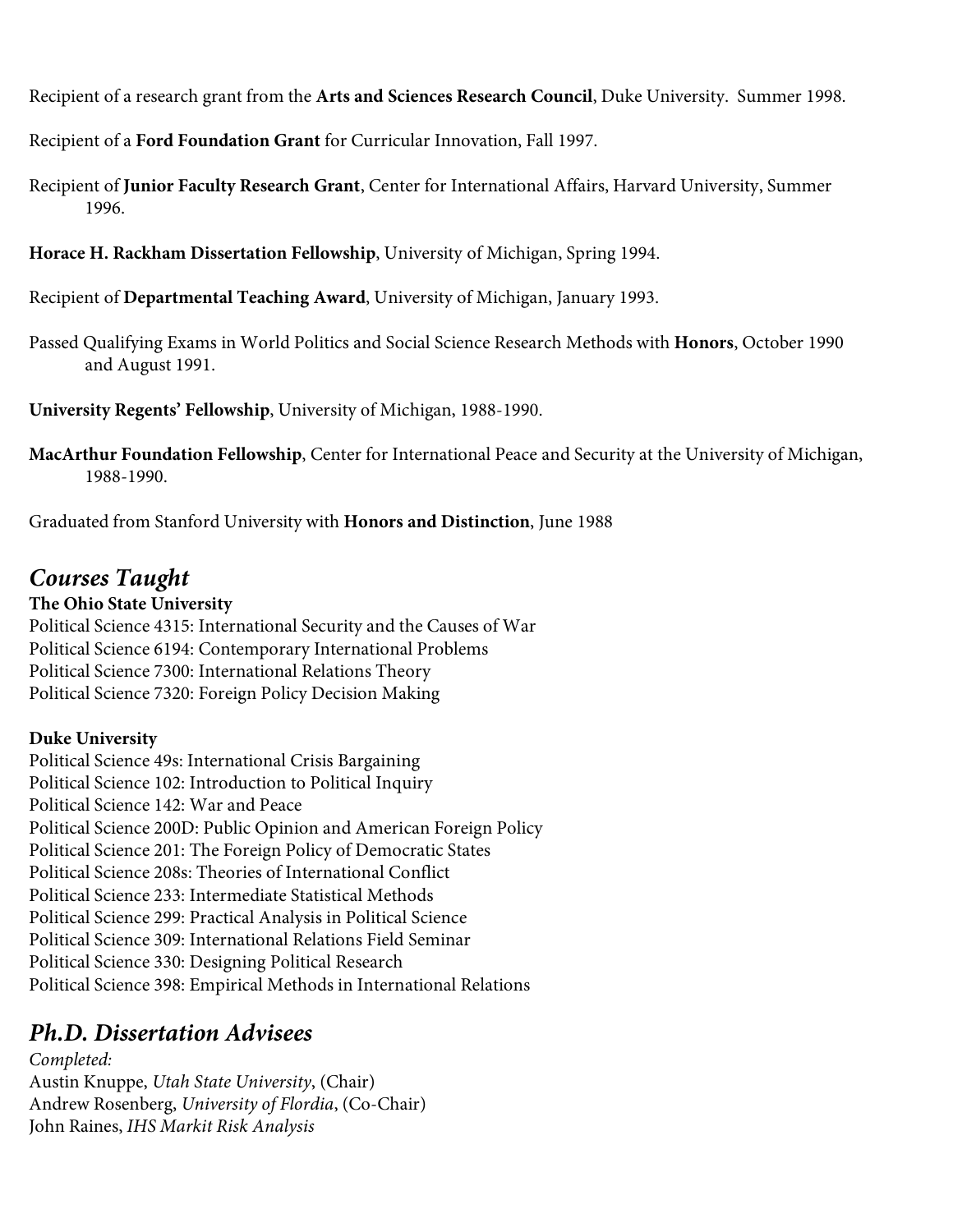Aisha Bradshaw, *Associate Editor, Nature Human Behaviour* Kyle Larson, *Capital University* Daniel Silverman, *Carnegie Mellon University* (Chair) Gabriella Lloyd, *University of Maryland* Josh Wu, *University of Rochester* (Chair) Katherine Powers, *Dartmouth College* Max Gallop, *The University of Strathclyde* William Robey, *The Air University* Joshua Kertzer, *Harvard University* Danielle Lupton*, Colgate University* Nathaniel Harris, *Duke University Medical School* Kathryn Cochran, *Triangle Institute for Security Studies* (Co-Chair) Charles Miller, *Australian National University* (Co-Chair) Eugene Walton, *Penn State University* (Chair) Mark Buntaine, *The College of William and Mary* Amber Diaz*, Kenan Institute for Ethics, Duke University* Nazli Avdan, *University of Kansas* (Chair) Christine Lee, *St. John's College* (Chair) T Camber Warren, *Naval Postgraduate School* (Chair) Mark Yeisley, *USAF Air Command and Staff College* Matthew Fehrs, *St. Mary's College of Maryland* Lindsay Cohn, *Naval War College* Brett Benson, *Vanderbilt University* Giacomo Chiozza, *UC Berkeley, Vanderbilt University* Jimmy Teng, *Academia Sinica*, Taipei Krista Wiegand, *The University of Tennessee* Seth Weinberger, *University Puget Sound* Carol Atkinson, *Vanderbilt University* Ajin Choi, *Yonsei University*, Korea Damon Coletta, *USAF Academy* Jeff Ritter, *Rutgers University* Curt Signorino, *University of Rochester* Page Fortna, *Columbia University*

*In-Progress:* David Pittner Jose Fortou Iku Yoshimoto (Chair) Benjamin Kenzer Benjamin Campbell Daniel Wollrich Mini Saraswati Greg Smith (Chair) Elias Assaf John Harden (Chair) Adam Lauretig Ruth Pertsis (Chair)